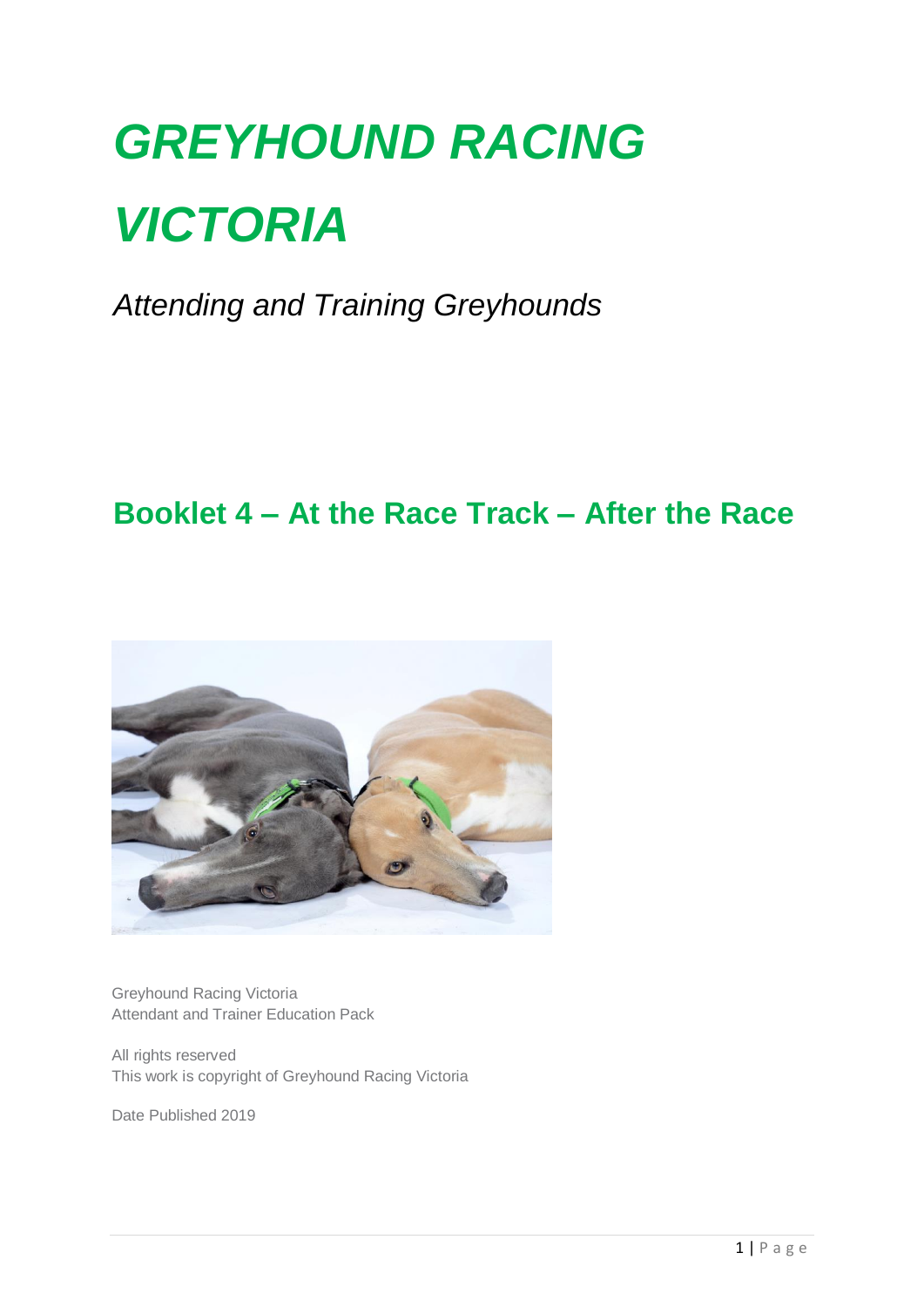This is the fourth in a series of booklets that support you in attending and training racing greyhounds.

- Booklet 1: Introduction
- Booklet 2: Greyhound Basics

Booklet 3: At the Race Track - Kennelling, Preparing for Racing, Boxing and Catching

#### **Booklet 4: At the Race Track – After the Race**

- Booklet 5: Occupational Health and Safety
- Booklet 6: Completing the Assessment
- Booklet 7: Setting Up an Optimal Training Environment
- Booklet 8: Greyhound Health
- Booklet 9: Education and Training
- Booklet 10: Nominating
- Booklet 11: Preparing a Greyhound for Re-Homing
- Booklet 12: The Public Trainer
- Booklet 13: Advanced Knowledge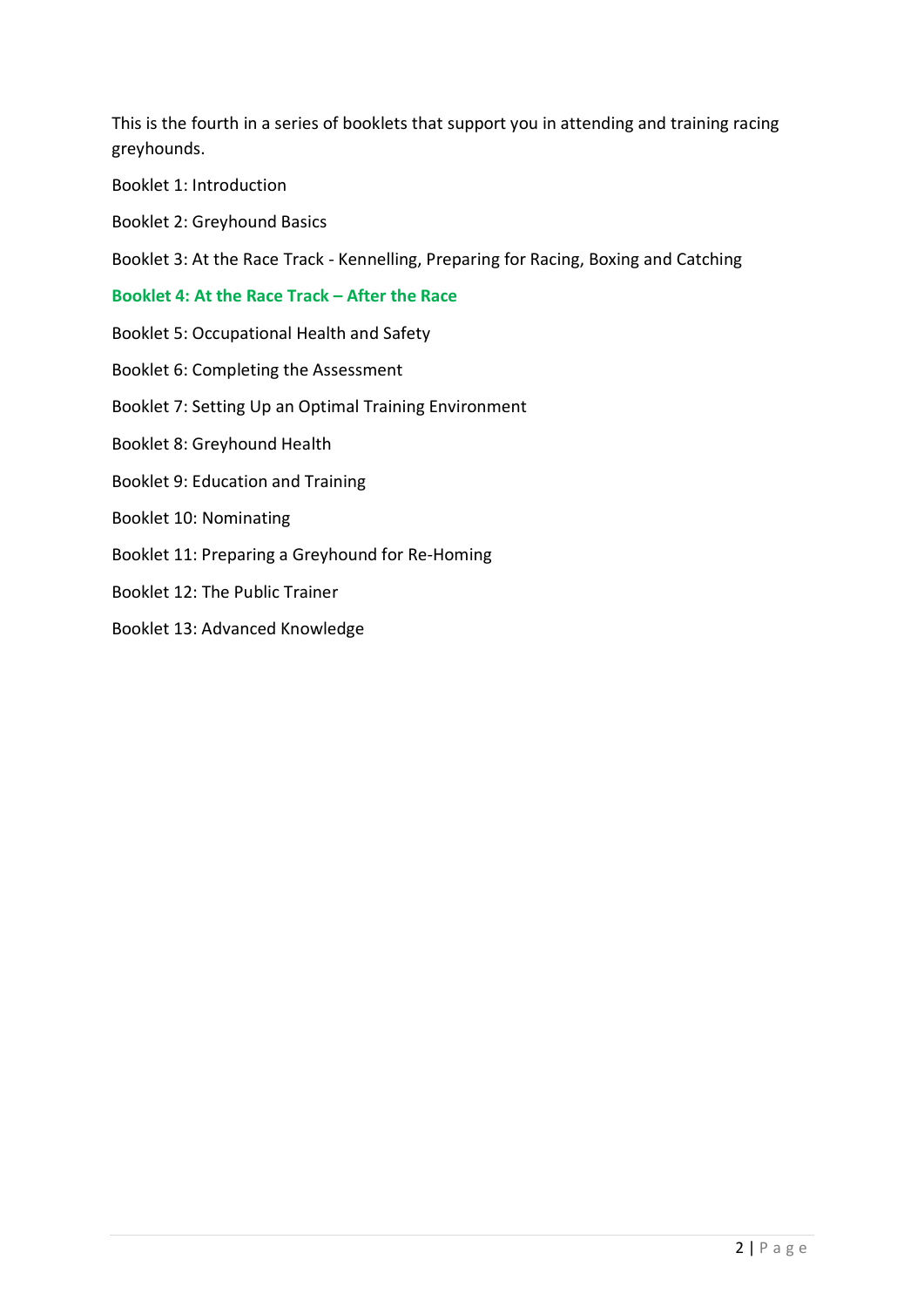# **After the race**

### **4.1 Post-race care**

After the race, the greyhound will be panting and breathing heavily, and as a result, you may need to fit its collar a little more loosely. You do not want to restrict its breathing, as this is necessary for the recovery after the race, but at the same time you do not want the dog getting free. You may need to check the fit and gradually tighten the collar over time to ensure the greyhound remains under control. By the time you are ready to go home, the dog should have fully recovered and you will be able to fit the collar in a normal fashion.

After a race, it is important that the greyhound receives the correct cooldown. The cool-down period allows the greyhound to recover from the huge exertion of the race and provides an opportunity for the handler or trainer to make sure no injuries have been sustained, and that the dog has recovered well and is not overly stressed.

From the catching pen the greyhounds are taken to the wash bay. Here the sand is hosed from their legs and feet. The cool water from the hose also helps to bring their body temperature down as it will have been elevated by the heat generated in the dog's muscles during the race. The greyhounds are then walked around and are offered a drink of water.

Now is the time to look for any signs of injury sustained during the race. Is the dog's gait normal? Are there any signs of swelling or bruising? It is important to remember under **GAR 75 Matter** 

#### **affecting performance to be reported**,

that there is an obligation to report to Stewards anything that may have affected the running of a greyhound.

The greyhounds are walked around until they have recovered their breath and may be given an opportunity to empty out again, before being dried and placed back in their kennel. The colour of any urine passed should be noted. Dogs that are under stress may have a reddish-brown colour to their urine, so it is important to watch for this when the dog urinates after a race, particularly if it continues the next day. If you do see anything unusual you should make sure you tell the trainer of the greyhound, or if the greyhound is yours, have the greyhound thoroughly examined by your veterinarian as soon as possible, as this can be a sign of a serious problem. It is important that the dog is dried off before going back in its kennel as you do not want the dog becoming cold or for humidity to increase within the cage which will affect the dog's ability to cool itself through panting.

By this stage the Stewards will have had time to review the footage of the race and may decide to ask for certain dogs to be checked by the OTV ("vetted") or samples taken for drug testing ("swabbed"). They may also hold an inquiry into the running of the race.

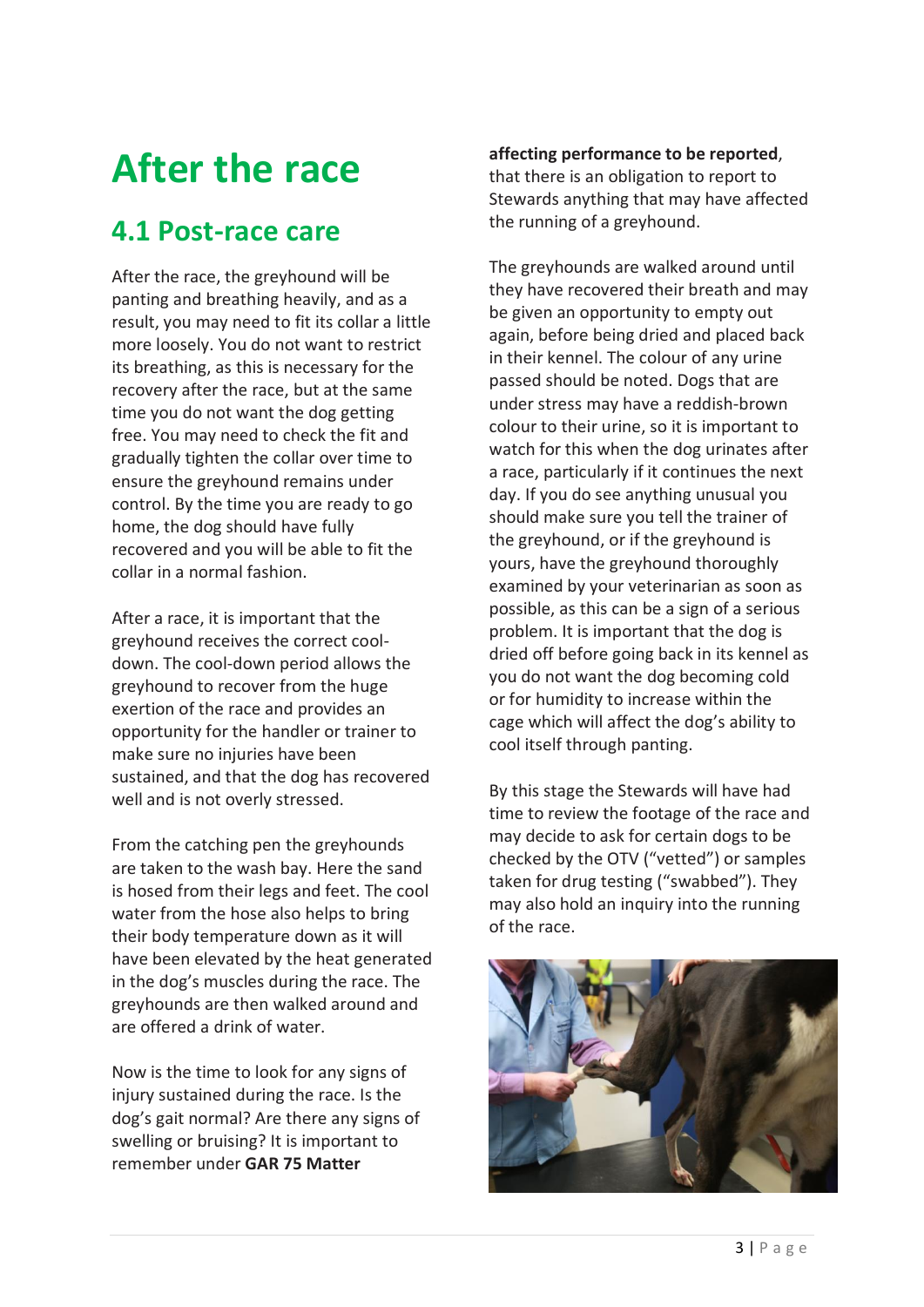# **4.2 What happens if a greyhound in my care is injured at the track?**

Unfortunately, during racing, interference and collisions do sometimes occur. Greyhounds may pull up during a race, fall, or collide with parts of the track such as the lure, rail, fence or catching pen gate. Injuries can range in severity from insignificant skin abrasions and grazes through to serious bone fractures and occasionally a death.

A process is in place for ensuring greyhounds injured at the track are provided with appropriate and immediate veterinary care and treatment. GRV provides on-track veterinarians (OTVs) at every greyhound race meeting in Victoria to help prevent injuries and support the welfare of greyhounds who are injured.

If a greyhound is injured, the OTV will undertake an examination of the greyhound and record, on a Veterinary Details Examination form, the findings of that examination and provide any necessary first aid and pain relief. In some cases, the OTV recommends further offtrack veterinary care for the greyhound. If this recommendation includes a specific time-frame (same day, next day or within 3 days), the Steward will issue an order.

Failure to comply with this order can result in prosecution under GAR 106 (1)(d), GAR 106 (2) and GAR 86 (p).

With this order for further off-track veterinary care, the Steward will:

• provide you with a copy of the Veterinary Examination Details form;

- provide you with a signed Stewards Order form for Further Veterinary Care; and
- explain to you their requirement to obtain off-track veterinary care and the timeframe in must ensure the greyhound must be examined by an off-track veterinarian.

You will need to sign the Stewards Order form to show that you understand what is required.

Your injured greyhound may be eligible for funding for off-track treatment under the Greyhound Recovery Initiative (GRI). For further information on the GRI, go to the following link at:

[https://greyhoundcare.grv.org.au/greyho](https://greyhoundcare.grv.org.au/greyhound-recovery-initiative/) [und-recovery-initiative/.](https://greyhoundcare.grv.org.au/greyhound-recovery-initiative/)

If the greyhound is eligible for GRI funding, you will also receive the relevant GRI forms.



Following the race meeting you should also receive an email outlining the injury and any requirements relating to veterinary follow-up.

Sometimes the injuries to the greyhound are fairly minor, and the greyhound can simply be collected by track staff and walked carefully to the OTV's room within the kennel block. But sometimes the injuries sustained may be more serious,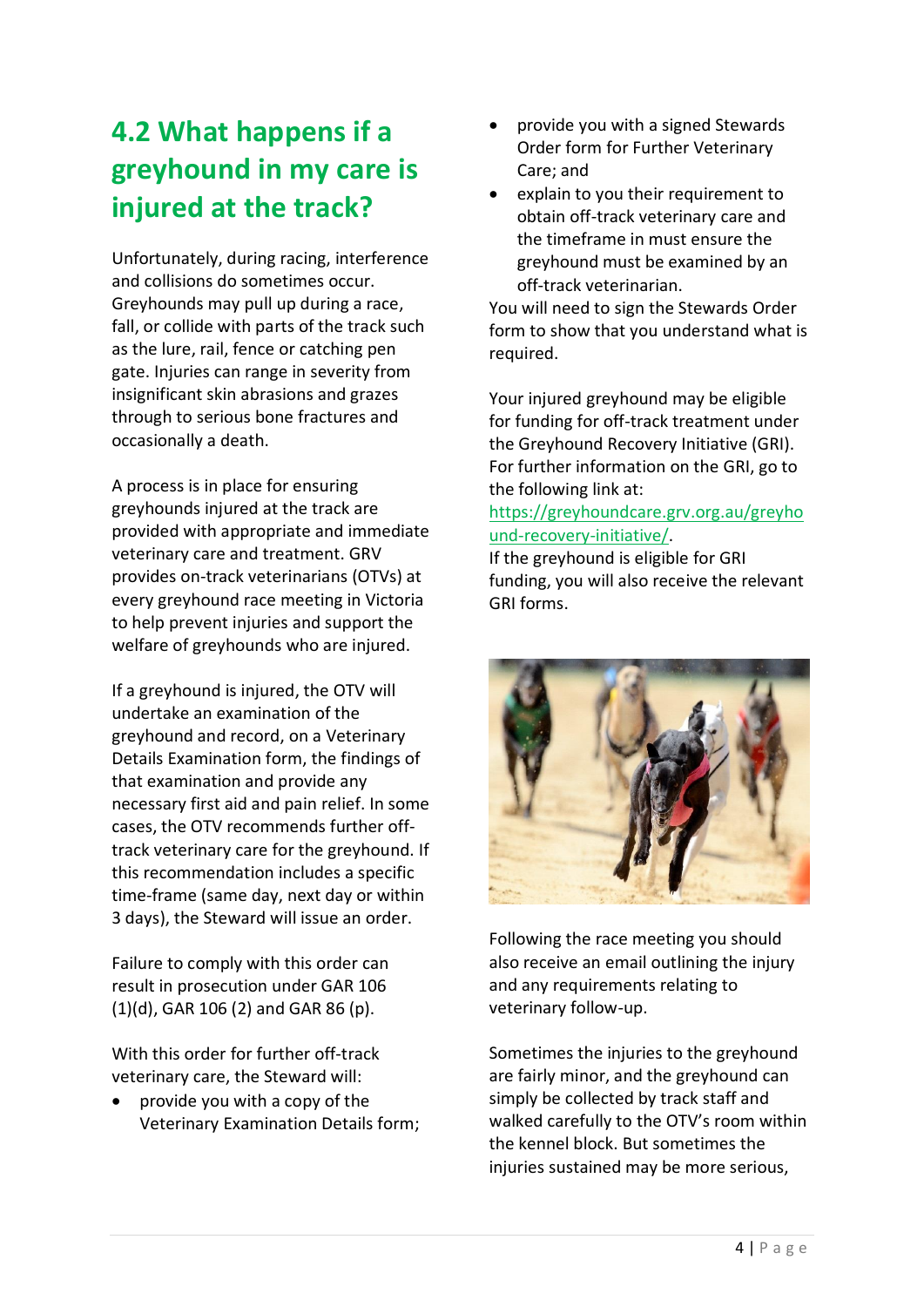and the greyhound will need to be transported, either by stretcher, carried by a member of the track staff, or in the emergency transport vehicle.

#### *It is important to remember that a race meeting will at all times be under the control of the Stewards.*

The Stewards are appointed or approved by GRV to carry out such duties as pursuant to Racing Rules or as directed by GRV.

Each track will have a designated Authorised Rescue Attendant, and these are the people who will take charge in the case of a greyhound needing attention and contacting the OTV.

If a greyhound is injured during a club trial, the responsibility will sit with the Club Manager and with the Starting Boxes Attendant (SBA) to take control of the emergency situation.

## **4.3 After the race**

All greyhounds are returned to their kennels after the race. After each race the Stewards will review the video footage of the race and discuss any observations they have made. They then prepare a "Steward's Report" of the race which is published on the GRV website so that any member of the public can read it. At this stage they may do a number of things, including hold an inquiry into the performance of a greyhound (or more than one greyhound), order a greyhound to be vetted, or to be swabbed, or clear a greyhound to leave.

Once the Stewards have 'signed off' on the race, indicating they are happy with the outcome and any matters have been attended to, you are free take your greyhound from the kennels and to leave. To find out if you can leave, you need to consult the race sheet hanging outside the Steward's room. After each race's paperwork is completed, the Stewards will sign off that race on the running sheet, and all participants involved in that race are free to leave providing they do not need to be vetted, swabbed on spoken to. If you have a number of runners, you will not be able to leave before the last race you are involved in has been signed off.



You can leave the greyhounds from the earlier races in the kennels until it is time to go.

It is now up to you to ensure any greyhounds in your care get home safely. Most trainers will give the greyhounds some form of fluids and nutrition after running is commonly used rather than a full meal). For the journey home it is important that the greyhounds have warm, comfortable bedding, and are kept at a suitable temperature.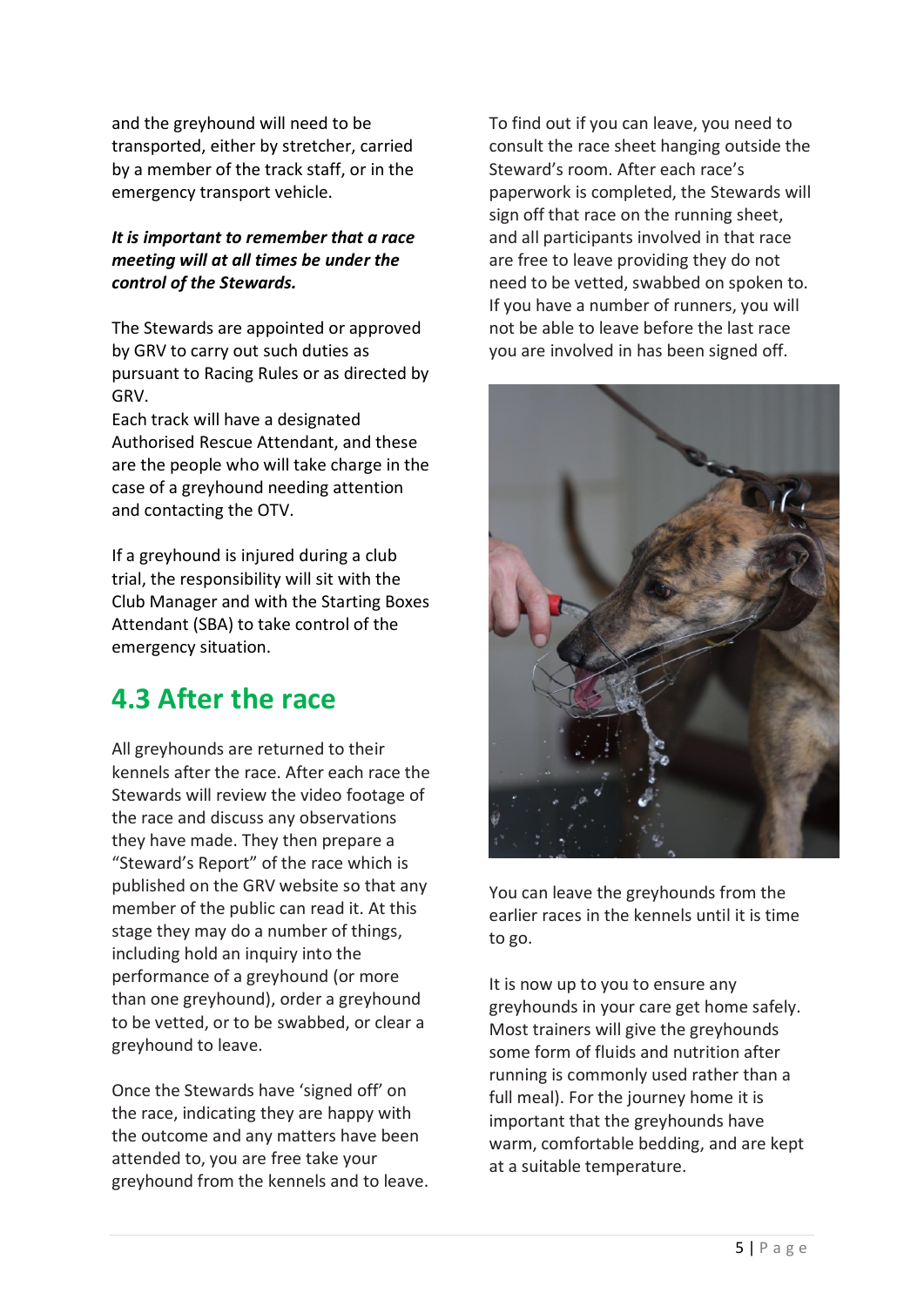If you have a long journey home, it may be that you choose to give them a small meal prior to leaving to help replenish the energy they have lost or give them a drink. You want the journey home to be restful, and not to contribute to any soreness or injury they may have sustained.

#### **What happens if the Stewards call me in for an inquiry?**

If the Stewards call you in after the race, you are required to go to the Stewards Room when asked. If there is concern about how your greyhound performed, they will explain to you why they have called you in, and what has prompted the inquiry. In many cases they will have vision of an incident and they will show you the vision and explain what they see happening.

Inquiries are generally called when a greyhound has failed to chase the lure properly or has interfered with ('marred') the race of another greyhound. In some cases, a warning will be given, in others, the greyhound in question may be issued a penalty and a Satisfactory Trial will be required before being able to race again.

As the person responsible for the greyhound you will be given an opportunity to explain your version of events and may be required to answer questions. The entire process of an inquiry is recorded so there are no doubts about what was and wasn't said at the time.

Stewards can hold an inquiry into any matter that is in contravention of the rules of racing, including the performance of a greyhound, or the behaviour of a registered person.

#### **What happens if my greyhound is ordered to be 'vetted' after a race?**

Sometimes, a Steward will ask for a greyhound to be vetted after a race. They may be concerned that the dog has sustained an injury during the race, or it may have performed badly, suggesting something is not right.

If this is the case, a Steward will approach the catcher of the dog, or the trainer, and inform them that the dog is to be vetted. The person in charge of the dog is then required to present the greyhound to the OTV who will examine the dog at an appropriate time. The OTV will be looking for any injury that might have affected the dog's performance and will examine the dog thoroughly from head to toe.

In the case of an injury being detected, a period of 'stand down' may be imposed, based on the severity of the injury. The 'stand down' period means that the dog cannot be nominated to race again until this 'stand down' period has expired. In some cases, the greyhound may need to complete a satisfactory trial for the Stewards before being eligible to race again

#### **What happens when my greyhound is to be 'swabbed'?**

As all greyhounds are required to be presented for racing free of prohibited substances, it is necessary to ensure that this is in fact the case. Stewards can select any dog to be swabbed but also conduct random swabs. The GRV *Swab Sampling Policy and Procedures* as amended from time to time are available on the GRV website at

[https://greyhoundcare.grv.org.au/policies](https://greyhoundcare.grv.org.au/policies-and-guidance/) [-and-guidance/.](https://greyhoundcare.grv.org.au/policies-and-guidance/)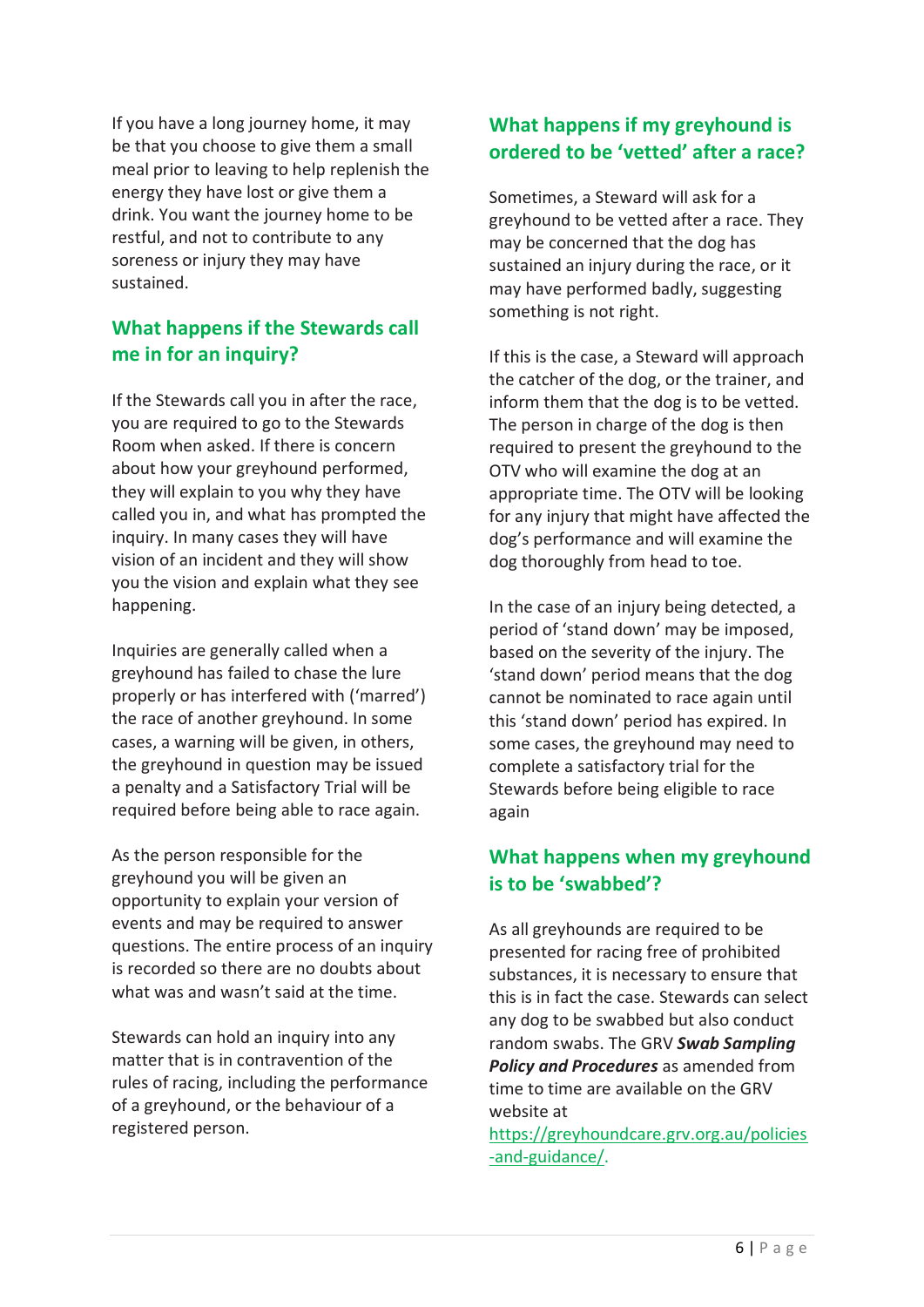A sample may be taken on arrival at the racecourse (sometimes in the car park), prior to the race on retrieval from its kennel or after racing. If your greyhound is to be swabbed after a race, you will be escorted from the catching pen by a Steward. You will be allowed to wash down your dog and give it a drink from the regular hose and tap, and it will then be placed back in its original kennel or within the swabbing bay kennels and a security seal and a Steward's lock applied for additional security. When the time comes to have the sample collected (usually at least two races later), a Steward will escort you to the swabbing area to commence the procedure.

The swabbing process is very regimented and the Steward or OTV collecting the sample will explain each step to you. It is vital that you watch and understand the collection procedure from start to finish. Most samples collected are urine, while occasionally blood and/or hair samples can be taken.

Urine sample collection kits contain three clean plastic bottles, tamper evident seals and necessary documentation sealed together in a bag. You will confirm the unique number of the kit matches on the documentation and seals. Two of the bottles are empty, but the third bottle contains a 'control' fluid.

The person collecting the sample will wash his/her hands and then rinse the collection ladle with water. The collection ladle will then be rinsed with the 'control fluid' to ensure that any contaminants that might be present prior to collection can be detected. The control sample is placed back into its original bottle.

The next step is the collection of a urine sample. For this, you and the greyhound are taken outside to the dog toileting area and a sample is caught in the collection ladle. Most greyhounds are quite obliging, and the sample should not take long to collect. In the situation where a sample is not collected (usually after repeated attempts), a blood sample may be required instead.

The urine sample is then brought back into the swabbing area, the remaining bottles are rinsed with the control solution and the sample is split in two bottles 'A' and 'B'. All bottles are then sealed and placed into the tamper evident security satchel.

You will have to sign the sample identity document confirming you observed the collection, sealing and packaging of the sample and that they had the same sample number. A copy of this document will be given to you for your records.

When blood or hair samples are collected, the processes regarding the documentation are similar, and these will be explained to you at the time.

#### **What happens to the sample after collection at the track?**

The sample is kept refrigerated prior to transport to the laboratory. Once at the laboratory, it is logged by its sample number (the laboratory does not know which greyhound it is) and the 'A' sample is tested for prohibited substances. In less than 1% of cases a 'positive swab' is detected and in those cases, the control fluid that was used to rinse everything prior to collection will be tested at another laboratory to rule out contamination and the 'B' sample will also be tested to confirm the positive swab.

Any positive swabs will result in an inquiry by Stewards that normally commences by